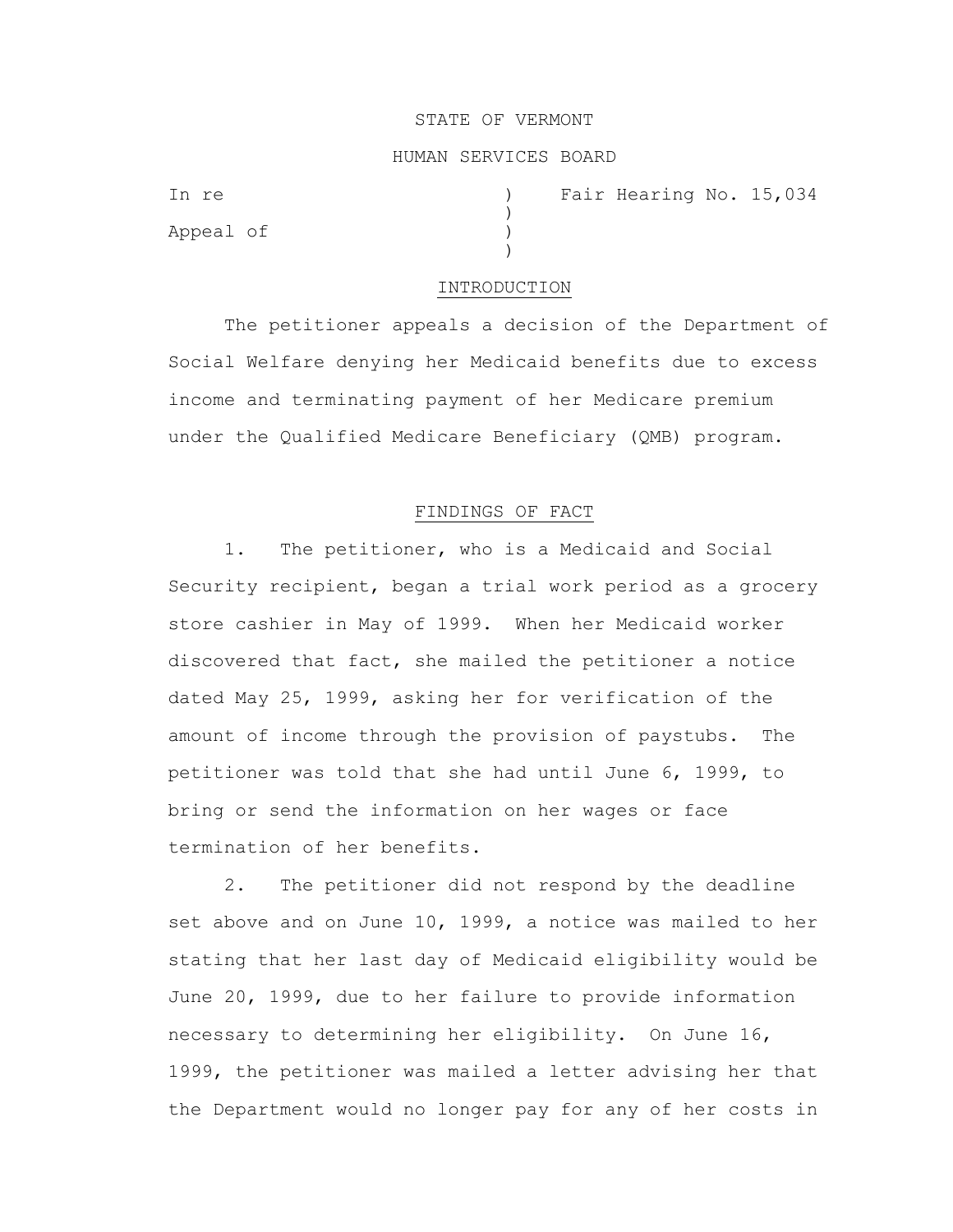the Medicare program effective June 1, 1999. The Department had been paying a \$45.50 per month Medicare premium for the petitioner. The notice did not tell the petitioner why the termination of the Medicare payments had occurred. The Department represented at hearing that it was because she was over-income.

3. The petitioner did bring in the information requested on May 24, 1999, but did not do it until June 29, 1999, after she had already been terminated for Medicaid. At that time, a new application for Medicaid was filled out and the paystubs were attached.

4. On June 30, 1999, the Department sent a notice to the petitioner advising her that her application had been denied due to excess income. The calculation worksheet shows that the Department used the petitioner's unearned \$680 Social Security benefit minus a \$20 disregard and earned gross wages of \$742.56 which was subjected to a \$65 and 50% of the remainder disregard for a countable total net income of \$998.78. That figure was compared to the \$691 Medicaid maximum for a family of two and the petitioner was found to be ineligible. A spend-down of \$1,846.68 was established for the next six months by multiplying the difference between her monthly income and the maximum (\$307.78) by six. At hearing, the Department modified the spend-down amount by \$273 reflecting the \$45.50 monthly premiums for Medicare she would incur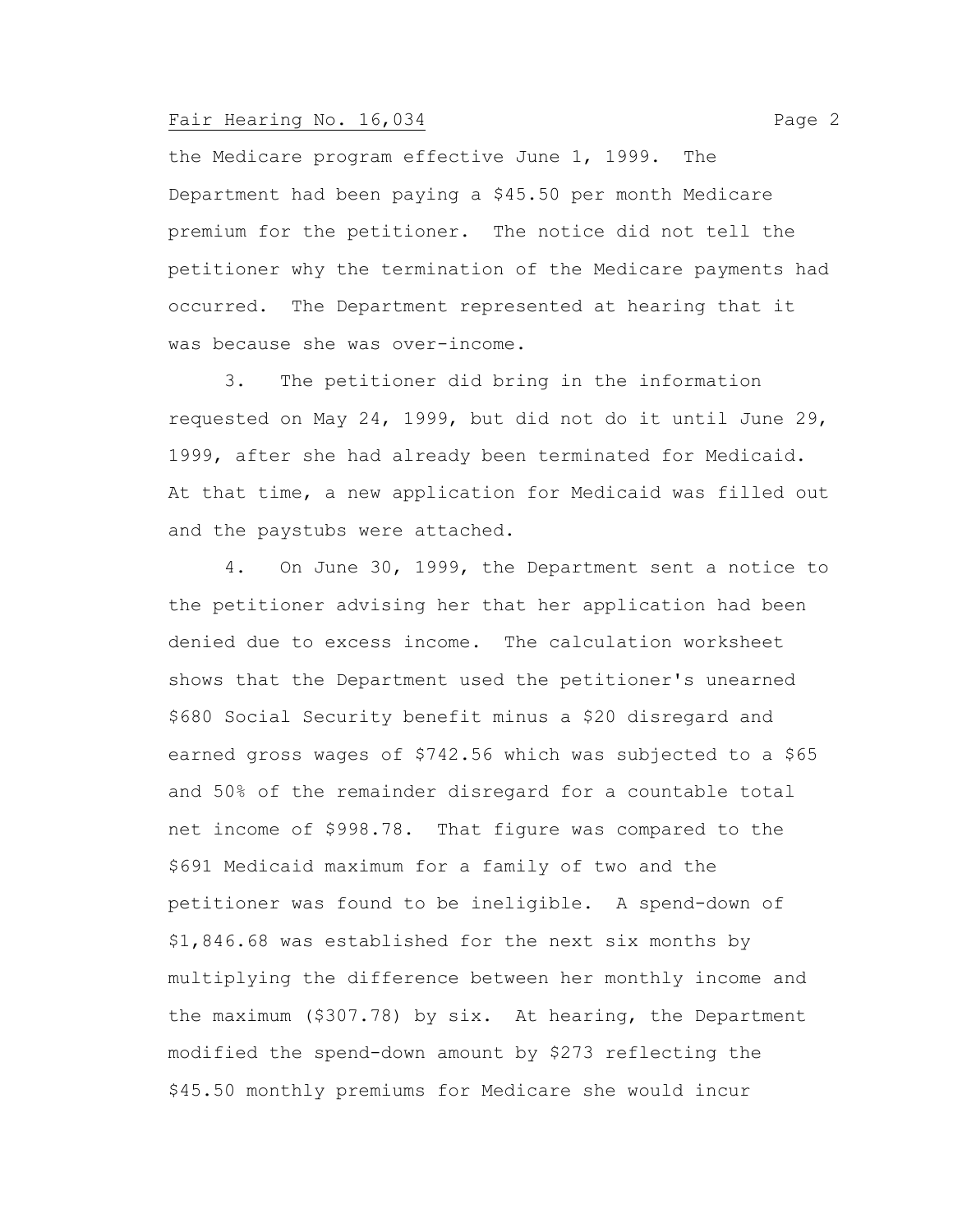herself over the next six months. Her total spend-down was set at \$1,573.68.

5. The petitioner thinks that the Department used the wrong income in calculating her eligibility because her hours fluctuate. She says she earns \$6.50 per hour and works an average of 22 hours per week so her income is \$143 per week or \$614.90 per month (\$143 x 4.3). However, the paystubs she provided to the Department showed that she made a total of \$690.77 during the four week period immediately preceding her application. That figure when spread over a monthly period (\$690.77 divided by 4 weeks and multiplied by 4.3 weeks) equals \$742.56, the figure used by the Department. Since her paystubs are the best evidence of what she actually makes, the figure used by the Department are accepted as accurate.

#### ORDER

The decisions of the Department are affirmed.

#### REASONS

The Medicaid regulations count both gross earned income and disability benefits in determining eligibility subject to certain deductions found in the regulations.

 M 240 et seq. Where a person is disabled and also earning income, the Department subjects the unearned disability benefits to a \$20.00 disregard and subjects the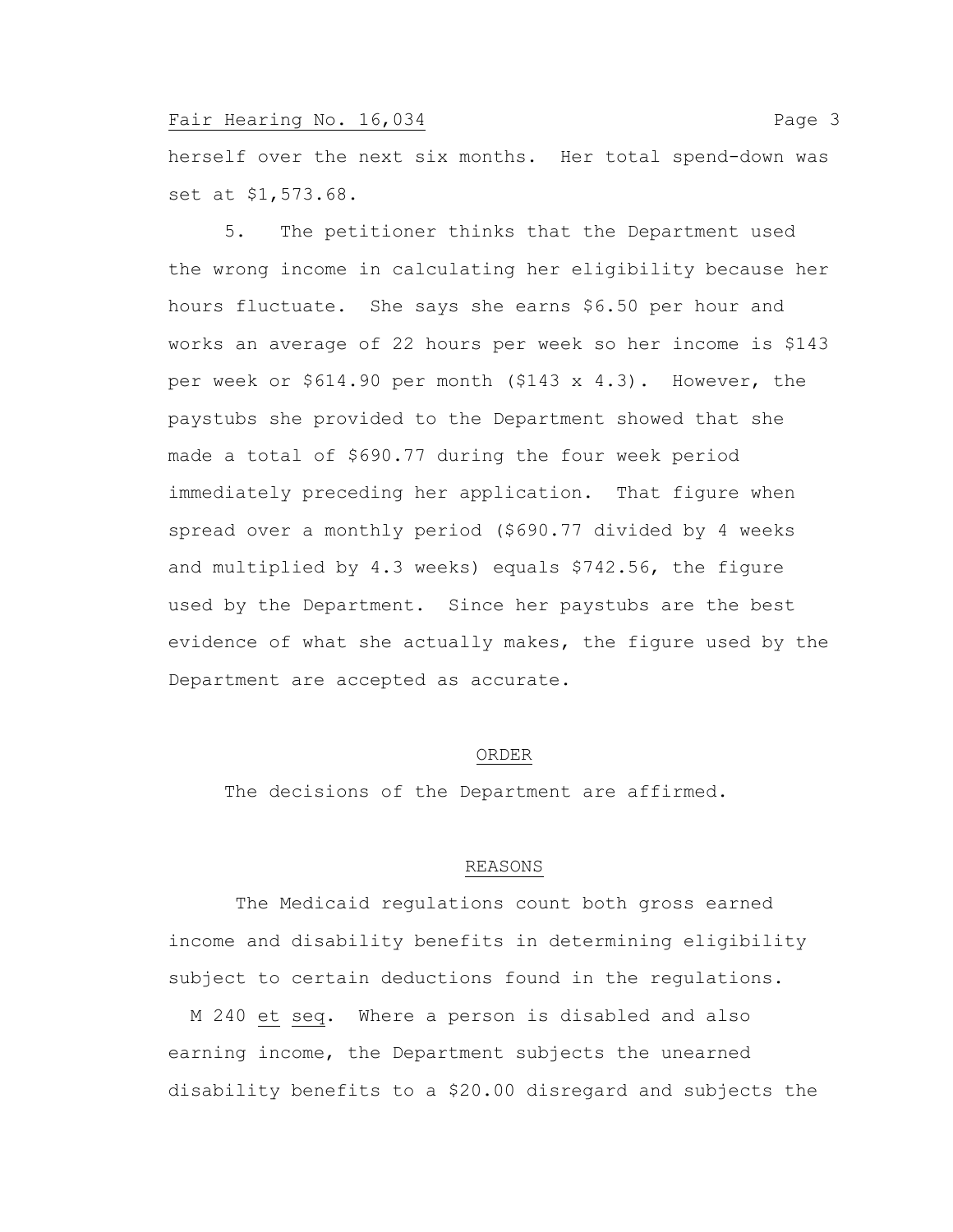earned income to a \$65.00 and one-half of the remainder disregard. M243.1. The two incomes are then combined and compared with the highest applicable income test for the household to determine eligibility. M 250.

The Department's calculations in this case show that the petitioner received both applicable disregards and that her total countable income was correctly found to be \$998.78 per month. The Medicaid maximum income for a family of two is \$691 per month. P-2420(B)(1). Her income is in excess of that amount making her ineligible for Medicaid unless and until she meets a spend-down amount equal to the difference between her income and the maximum, multiplied by a six-month accounting period, less her medical expenses. M250.1.

The Department correctly notified the petitioner, at least by the date of the hearing, of the exact amount of that spend-down.

The Department's decision terminating the Medicaid is correct under its regulations and must be upheld. The petitioner should be aware that she can provide new paystubs to the Department at any time which she believes reflect a lesser actual wage than the Department has used in its calculations.

The second issue is whether the petitioner's "Qualified Medicare Beneficiary " benefits were incorrectly terminated. Under the Medicaid Regulations, a person who